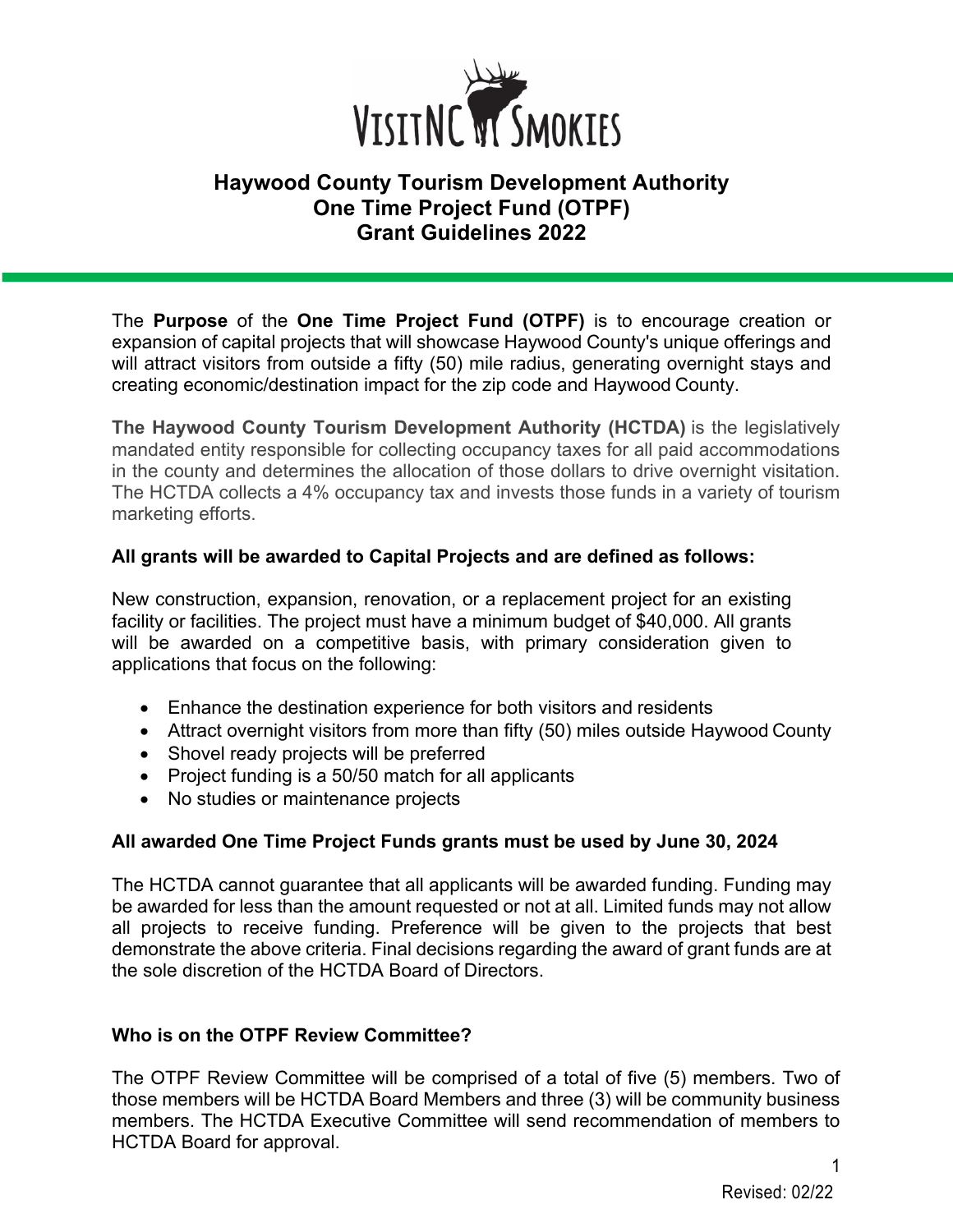### **Who is eligible to apply for the OTPF?**

Municipalities such as Haywood County, Town of Canton, Town of Clyde, Town of Maggie Valley, Town of Waynesville, and Lake Junaluska Conference & Retreat Center (representing 28745)

### **What type of projects are eligible?**

- Greenway Projects
- Facility Enhancements
- Parks & Outdoor Recreation Development
- Art, Historical or Culturally Based Attractions
- Other projects that will expand, strengthen, and sustain local Tourism

# **What are the OTPF grant requirements?**

All applications are assessed on the following requirements. If an application fails to meet the requirements the OTPF Review Committee can deny consideration of funds.

- Funding must be for capital investments only. Cannot include operational expenses in funding request.
- All projects must demonstrate that it will create substantial new and incremental overnight stays in Haywood County.
- The OTPF will only fund projects that have a 50/50 matching budget (excluding in-kind goods & services). Design fees already expended will be considered as counting towards the 50/50 match.
- OTPF funds cannot be the first or only funds committed to a project.
- For-profit entities are not eligible for OTPF funding.

# **How do you apply for the OTPF and what is the timeline?**

- Applications will be available at https://haywoodtda.com/
- Applications are due by 5:00 PM on April 29, 2022, to the HCTDA.
- Applications can be sent to  $\frac{1}{\sqrt{m}}$  visitncsmokies.com or dropped off in person to the HCTDA Attn: Lynn Collins, 1110 Soco Road, Maggie Valley, NC 28751.
- All applications will be reviewed by the HCTDA's OTPF Review Committee. They will then provide funding recommendations for consideration to the HCTDA Board at the May 25, 2022, meeting for approval and final decision.
- OTPF Review Committee may request an in-person presentation if they feel the need to learn more about a specific grant application.
- Failure to meet the deadline will result in the application not being considered for funding during this grant cycle.
- All material submitted as part of an application will be a matter ofpublic record, subject to Chapter 132. G.S. 132-1 of NC laws.
- OTPF grant award notifications will be sent via email & letter after the May 25,2022, HCTDA Board Meeting.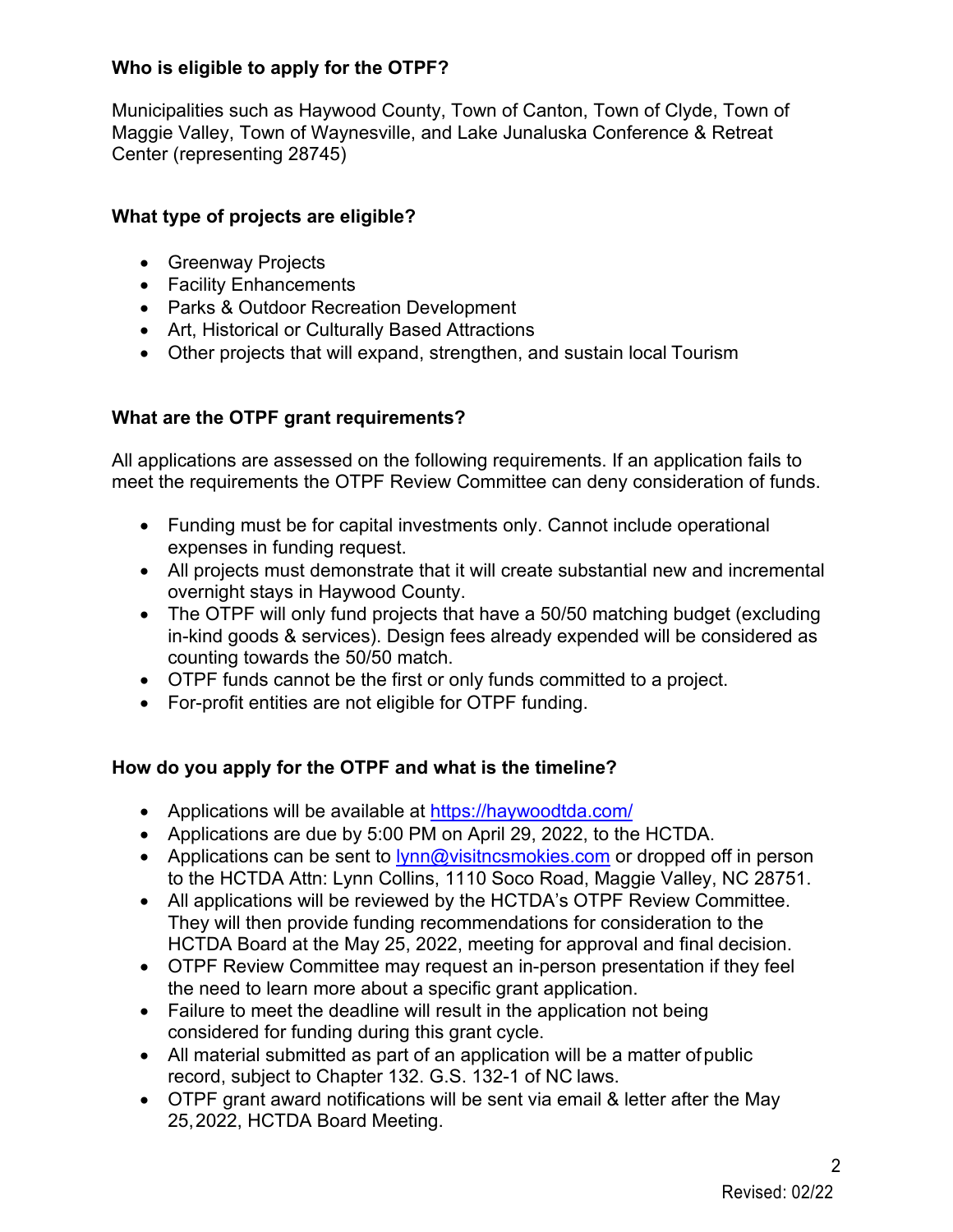### **How will the grant application be evaluated?**

Applications will be evaluated according to these criteria:

- Project Information: includes timeline, strength of application, uniqueness, and innovation of project. Details are a must.
- Financial Strength: includes stability of organization, strength of business plan, and the proof that a 50/50 match is possible.
- Project Impact: includes room nights generated, size of market being served, community impact, and ability to market project upon completion.

### **Final Evaluation & Payment Procedures:**

Final Evaluation Report must be completed in order to move forward with the payment process. This form will require you to submit a final overview of completed project detailing any successes. The form can be found at https://haywoodtda.com/

Payment Request Forms must be submitted within 60-days of completed project and requires copies of paid invoices in order to receive grant funds. The exception to this rule is if a project takes place in May or June the deadline for submitting a payment request is June 30, 2024.

Send Payment Request Form to:

Attn: Lynn Collins Haywood County TDA 1110 Soco Road Maggie Valley, NC 28751

### **Stipulations:**

- Failure to use funds as specified in the award letter will result in nonpayment of the funding allocation.
- Failure to submit the final report within 60 days of project completion may result in the denial of future funding.
- Failure to include the HCTDA website as directed will result in non-payment of the funding allocation.
- Applicants who do not comply with all deadlines and stipulations may be disqualified and ineligible to receive OTPF funding.

### **Disclaimer:**

The Haywood County Tourism Development Authority reserves the right to accept or reject an application if it doesn't meet the requirements.